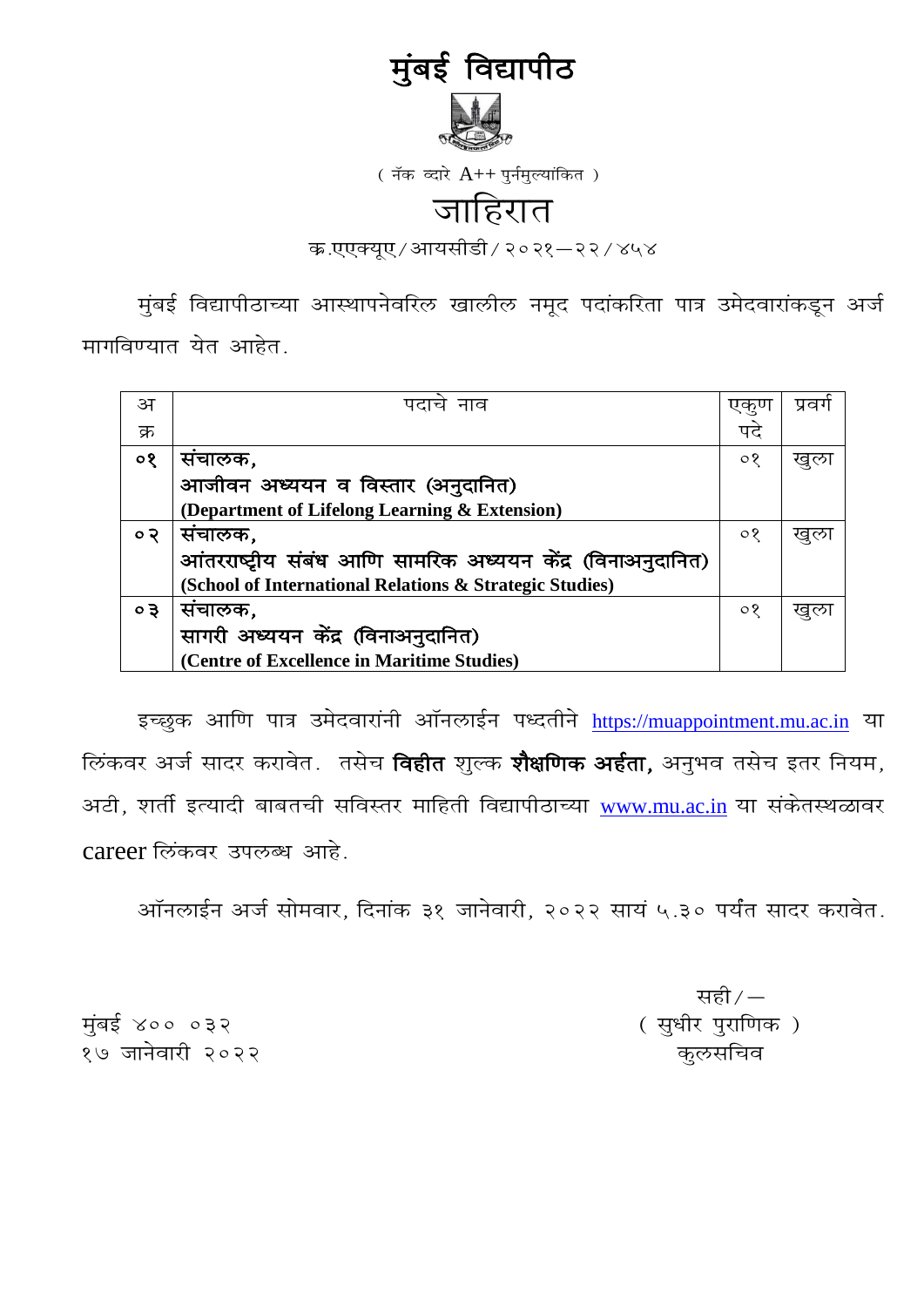# University of Mumbai

( NAAC Re-accredited with A++ )

# **A D V E R T I S E M E N T**  No.AAQA/ICD/2021-22/454

Applications are invited from the eligible candidates for the following posts on the establishment of the University of Mumbai:

| Sr. |                                                           | No. of |          |
|-----|-----------------------------------------------------------|--------|----------|
| No. | Name of the post                                          | post   | Category |
|     |                                                           |        |          |
| 01  | Director,                                                 | 01     | Open     |
|     | Department of Lifelong Learning & Extension (Aided)       |        |          |
| 02  | Director,                                                 | 01     | Open     |
|     | <b>School of International Relations &amp; Strategic</b>  |        |          |
|     | <b>Studies</b> (Unaided)                                  |        |          |
| 03  | Director,                                                 | 01     | Open     |
|     | <b>Centre of Excellence in Maritime Studies (Unaided)</b> |        |          |

 The interested and eligible candidates are requested to submit their online applications on link [https://muappointment.mu.ac.in](https://muappointment.mu.ac.in/) Further, the details of the qualification, experience, requisite fees, other rules and regulations etc are available on the University website [www.mu.ac.in](http://www.mu.ac.in/) under the "Career" link.

The last date for submission of online applications is Monday, the  $31<sup>st</sup>$  January, 2022 (Upto 5.30 p.m.)

Mumbai  $-400$  032 17<sup>th</sup> January, 2022 REGISTRAR

Sd/-<br>(Sudhir Puranik)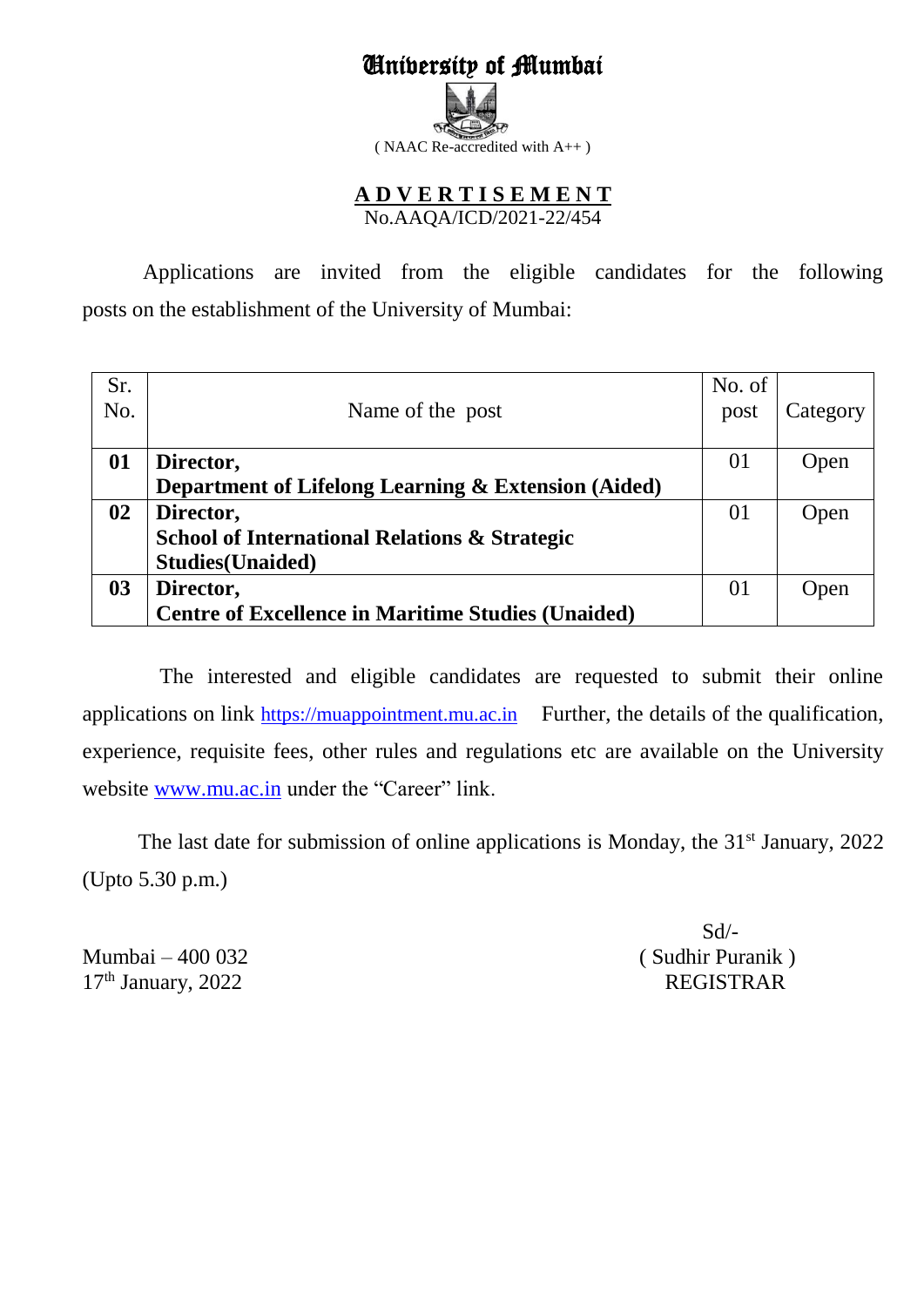# **GENERAL INSTRUCTIONS TO CANDIDATES**

- 1. Candidate has to ensure that, he / she is eligible in all respect as per the eligibility conditions.
- 2. Candidate can fill in prescribed form from the link [https://muappointment.mu.ac.in](https://muappointment.mu.ac.in/) available on University website [www.mu.ac.in](http://www.mu.ac.in/) along with Transaction ID of NEFT payment in any Nationalised Bank and self-attested documents of educational qualifications, experience API etc. Candidates are requested to refer the University website *[www.mu.ac.in,](http://www.mu.ac.in/)* from time to time.
- 3. Candidates are requested to be ready with the scanned images of their signature, passport size photo, all testimonials documents mentioned in checklist and also valid e-mail and activated Cell/Mobile Number.
- 4. Candidates already in the service shall submit their applications through proper channel and submit NOC from the present employer
- 5. Candidates belonging to reserved categories domiciled outside the Maharashtra State will be treated as Open as per G.R.NO.CBC-1084/54577(1813) BCW-5, dated 1<sup>st</sup> November, 1985 and Circular No. CBC-1688(2829) MAVAK-5, dated  $29<sup>th</sup>$  July1988.
- 6. If selected, the appointments will be made after the verification of your original certificates of qualification, experience etc.
- 7. Reserved category candidates shall provide the Caste Certificate, Caste validity certificate, Non Creamy layer certificate etc.
- 8. Candidates from all categories can apply for open posts.
- 9. Candidates having knowledge of Marathi will be preferred
- 10. The candidates has to submit online forms in the link provided and also submit two copies in prescribed format together with attested copies of certificates, other documents, publications with ISBN No. etc and API Score in Self-Assessment Report in an envelope superscripted "Application for the post of " between the dates mentioned above to the **The Registrar, University of Mumbai, Room No.25, Fort, Mumbai – 400 032 so as to reach the same before 5.30 p.m. on upto Monday, the 31st January, 2022.**
- 11. In case of change in name of the candidate, a copy of Government Gazette be submitted.
- 12. The fee once paid will not be refunded, in any case.
- 13. The University reserves the right to fill-in any of the vacancies advertised. The University also reserves its right to appoint or not to appoint the candidates though recommended by the Selection Committee.
- 14. Candidates should invariably fill the information regarding Court cases pending, Criminal cases, disciplinary actions or equivalent etc. in the relevant column of the application Form. Any changes in this information as and when occurred after the submission of application Form till the completion of recruitment process should be brought to the notice of the University by the candidate, failing which the University reserves the right to cancel the candidature and to debar him/her from all selections.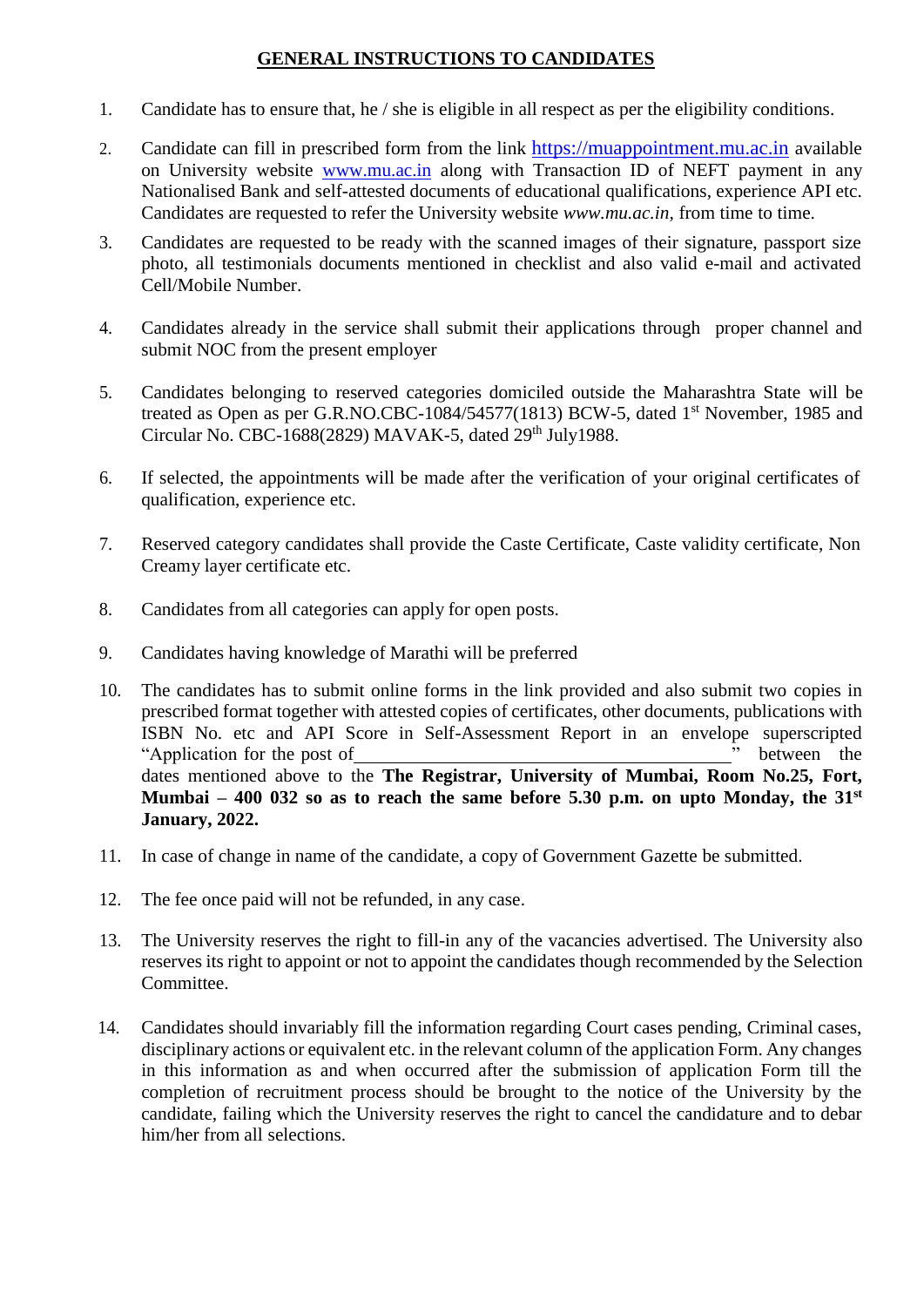15. **Candidate should remit Application Fee of Rs. 500/-(Rs. Five hundred only) for General category candidates and Rs. 250/- (Rs. Two hundred & fifty only) for candidates belonging to Reserved category through NEFT only in any Nationalised Bank on the following account and filled the details of transaction IDin online form and attach the receipt of the same.** The payment made through Demand Draft, Banker Cheque / crossed cheque, Money Order, Paytm, Gpay or in cash will not be accepted.

| Drawn in the name   | $\sim$ $\sim$ $\sim$ | The Finance & Accounts Officer               |
|---------------------|----------------------|----------------------------------------------|
| <b>Account No.</b>  | $\ddot{\cdot}$       | 06960100002008                               |
| <b>Name of Bank</b> | $\mathbf{L}$         | <b>Bank of Baroda</b>                        |
| <b>Branch</b>       | $\ddot{\cdot}$       | <b>Fort University</b>                       |
| <b>IFSC Code</b>    | $\ddot{\cdot}$       | <b>BARB0FORTUN</b> (fifth character is zero) |

- 16. Candidates are advised to satisfy themselves before applying that they possess the prescribed qualifications and it is for the candidates themselves to ensure that they possess the prescribed qualifications. No inquiry will be entertained regarding eligibility.
- 17. Incomplete applications, applications without required enclosures, applications withoutrequisite fees and applications not submitted in the manner, procedure and within prescribed time by the university shall be summarily rejected.
- 18. If candidate wish to apply for more than one posts then separate application should be submitted alongwith requisite fees and all details.
- 19. In the event of any information being found false, incomplete or incorrect the candidature / appointment is liable to be cancelled /terminated.
- 20. Degree/Diploma certificates, statement of marks and other certificates of the educational qualifications be submitted.
- 21. Approval letters in case of teachers of affiliated colleges/recognized institutions.
- 22. Appointment orders in case of University Teachers.
- 23. Certificate/s of teaching/administrative experience and evidence of post-doctoral research and Ph. D. guidance.
- 24. In case of change in name of the candidate, a copy of Government Gazette.
- 25. Duly filled API form as per Appendix.
- *26. Canvassing, direct or indirect will be disqualification.*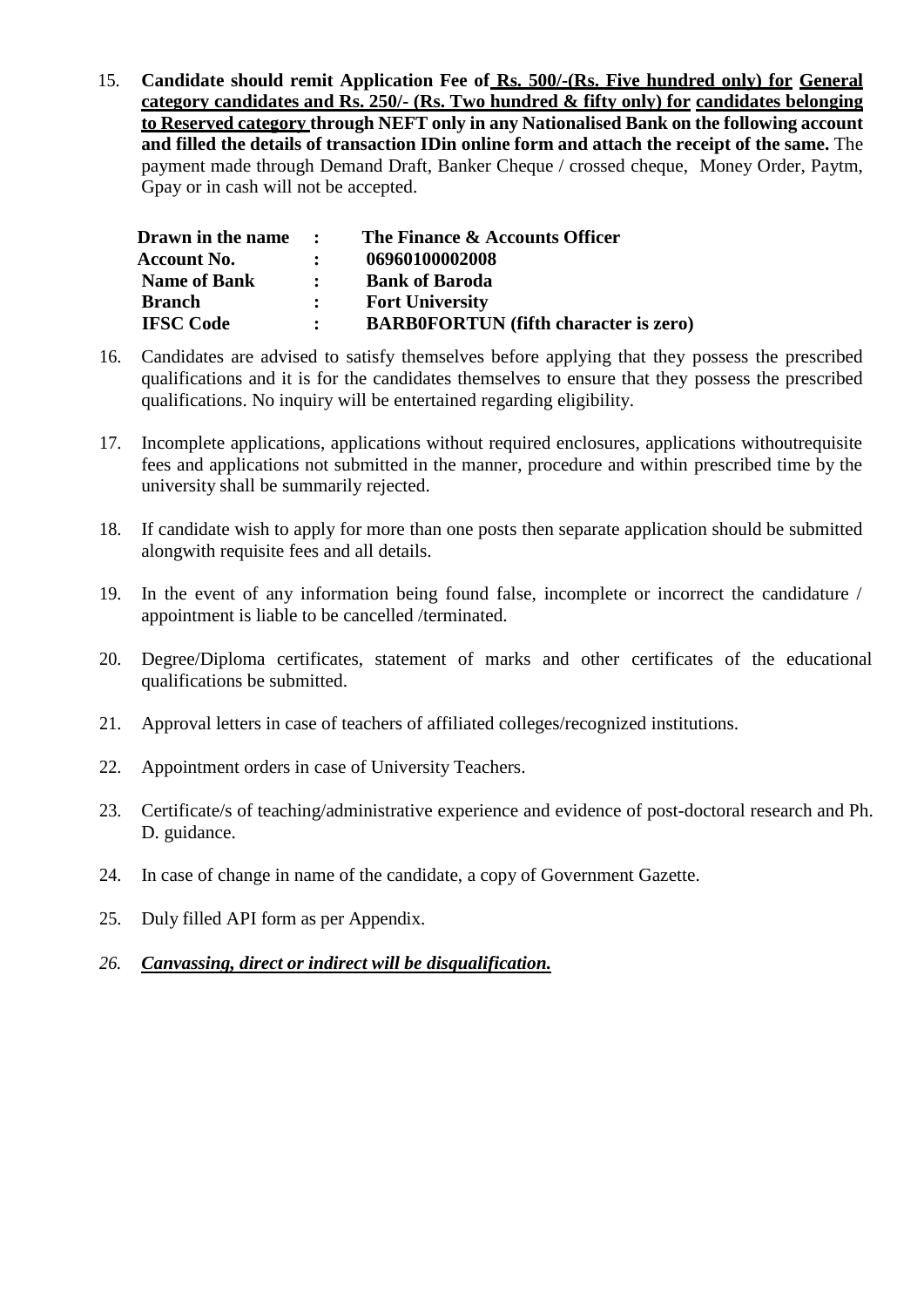| Sr.<br>No. | <b>Designation of the</b><br>post | Department/Institute/Centre                     | No. of Post |
|------------|-----------------------------------|-------------------------------------------------|-------------|
|            | Director                          | Lifelong Learning & Extension (DLLE)<br>(Aided) | 1- Open     |

# **1. Director, Lifelong Learning & Extension (DLLE) (Aided)**

**Pay scale :** The pay scale are as prescribed by UGC/ State Government. The present Pay scale of the post is as follows:- **Academic level 14/- Entry pay of Rs. 1,44,200/-**

**Retirement Age :** As per section 22 (4) of the Maharashtra Public Universities Act, 2016 The appointment shall be for a term of five years or till the age of superannuation, whichever is earlier and he shall be eligible for re-appointment in the manner provided in sub-section (3) for only one more term of five years in the university in which he is serving.

# **QUALIFIATION**: -

**As per the post of Professor** 

# A. **Eligibility**

- i. An eminent scholar having a Ph.D. degree in the concerned / allied / relevant discipline and published work of high quality, actively engaged in research with evidence of published work, with a minimum of 10 research publications in the peer-reviewed or UGC-listed journals and a total research score of 120 as per the criteria given in appendix-II, Table -2 of Government Resolution No.Misc-2018/C.R.56/18/UNI-1 dated 8<sup>th</sup> March, 2019.
- ii A minimum of 15 years of teaching experience in University/College as Assistant Professor/Associate Professor/Professor, and/or research experience at equivalent level at the University/National level Institution with evidence of having successfully guided doctoral candidates.

#### OR

B. An outstanding professional, having a Ph.D. degree in the allied/relevant disciplines, from any academic institution (not included in A above)/industry, who has made significant contributions to the knowledge in the concerned/ allied/relevant discipline, supported by documentary evidence provided he/she has not less than 15 years experience in teaching or research.

OR

# **As per the post of Principal**

- A. Eligibility
- i. Ph.D. degree;
- ii Professor/Associate Professor with a total service/experience of at least fifteen years of teaching/research in Universities, Colleges and other institutions of higher education;
- iii A minimum of 10 research publications in peer-reviewed or UGC-listed journals and he/she has not less than 15 years experience in teaching or research.
- iv A minimum of 110 research score as per appendix-II, Table -2 of Government Resolution No.Misc-2018/C.R.56/18/UNI-1 dated 8<sup>th</sup> March, 2019.
- Candidate should have demonstrated teaching/research experience in the field of Lifelong Learning  $\&$ Extension.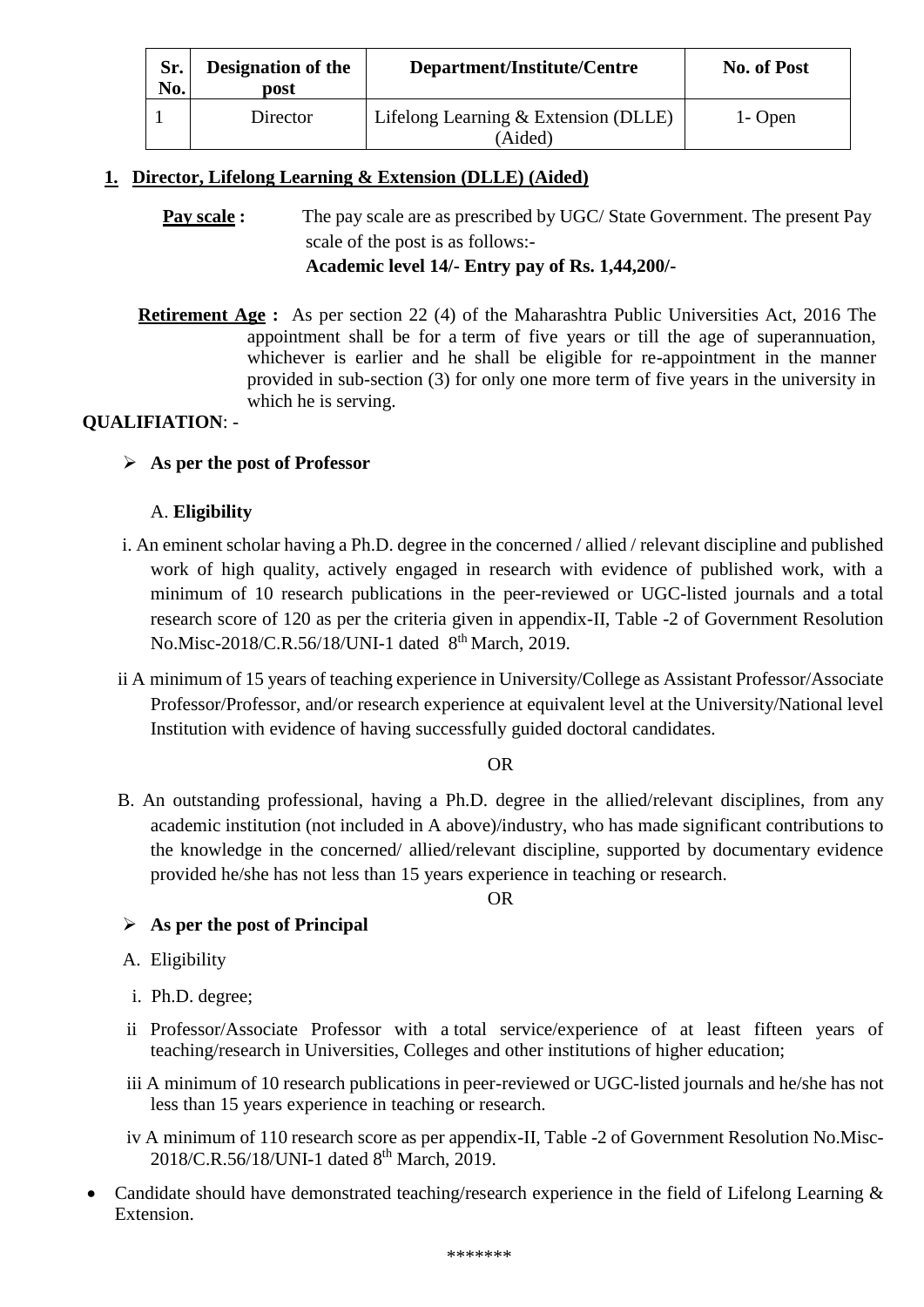| Director | School of International Relations & | 1- Open |
|----------|-------------------------------------|---------|
|          | Strategic Studies (Un-aided)        |         |

# **2. Director, School of International Relations & Strategic Studies (Un-aided)**

| $\mathbf{L}$ |                       | <b>Pay scale:</b> The pay scale are as prescribed by UGC/State Government.                                                   |
|--------------|-----------------------|------------------------------------------------------------------------------------------------------------------------------|
|              |                       | The present Pay scale of the post is as follows: -<br>Academic level 14- Entry pay of $\text{Rs}.1,44,200+$ with the special |
|              |                       | allowances of Rs.6750/- per month.                                                                                           |
|              | Age :                 | The Retirement Age for the above post is 60 years. However, minimum<br>age shall not be less than 45 years.                  |
|              | $\mathbf{T}$ anııra • | The post is on tenure has is for a period of <b>FIVE</b> vears or the person attains                                         |

**3. Tenure :** The post is on tenure basis for a period of **FIVE years** or the person attains the age of 60 years, whichever is earlier.

# **4. The Minimum Eligibility, Qualification & Experience:**

- a. An eminent scholar with Ph.D. degree in the field of International Relations/Area Studies from the reputed University/Research Institutions and First Class or equivalent at either Bachelor's or Master's level in the relevant branch.
- b. At least two successful Ph.D. guided as Supervisor/Co-supervisor and minimum 10 research publications in SCI journals/UGC/AICTE approved list of journals.
- c. Professor/Associate Professor/Equivalent Cadre of Scientist with a total service/experience of at least fifteen years of teaching / research in Universities, Colleges and other institution of higher education and Research organizations.
- d. In case of research experience, good number of books/research paper Publications, IPR/patents record shall be required as deemed fit by the expert members in Selection Committee.
- e. For teaching experience, API as equivalent to that of Professor's post.
- f. 15 years' experience in Industry/Foreign or relevant Ministry/Embassy/Defense (Army/Navy/Air force) will be considered as an alternative to b to e, provided the same shall be at level equivalent to Professor with active participation record in devising/designing, developing, planning, executing, analyzing, quality control, innovating training, technical books/research paper publications/IPR/patents, etc as deemed in Selection Committee.
- g. Candidate should have a significant teaching and/or research experience in the field of International Relations & Area Studies & relevant publications in national & international journals & books (edited/authored).

\*\*\*\*\*\*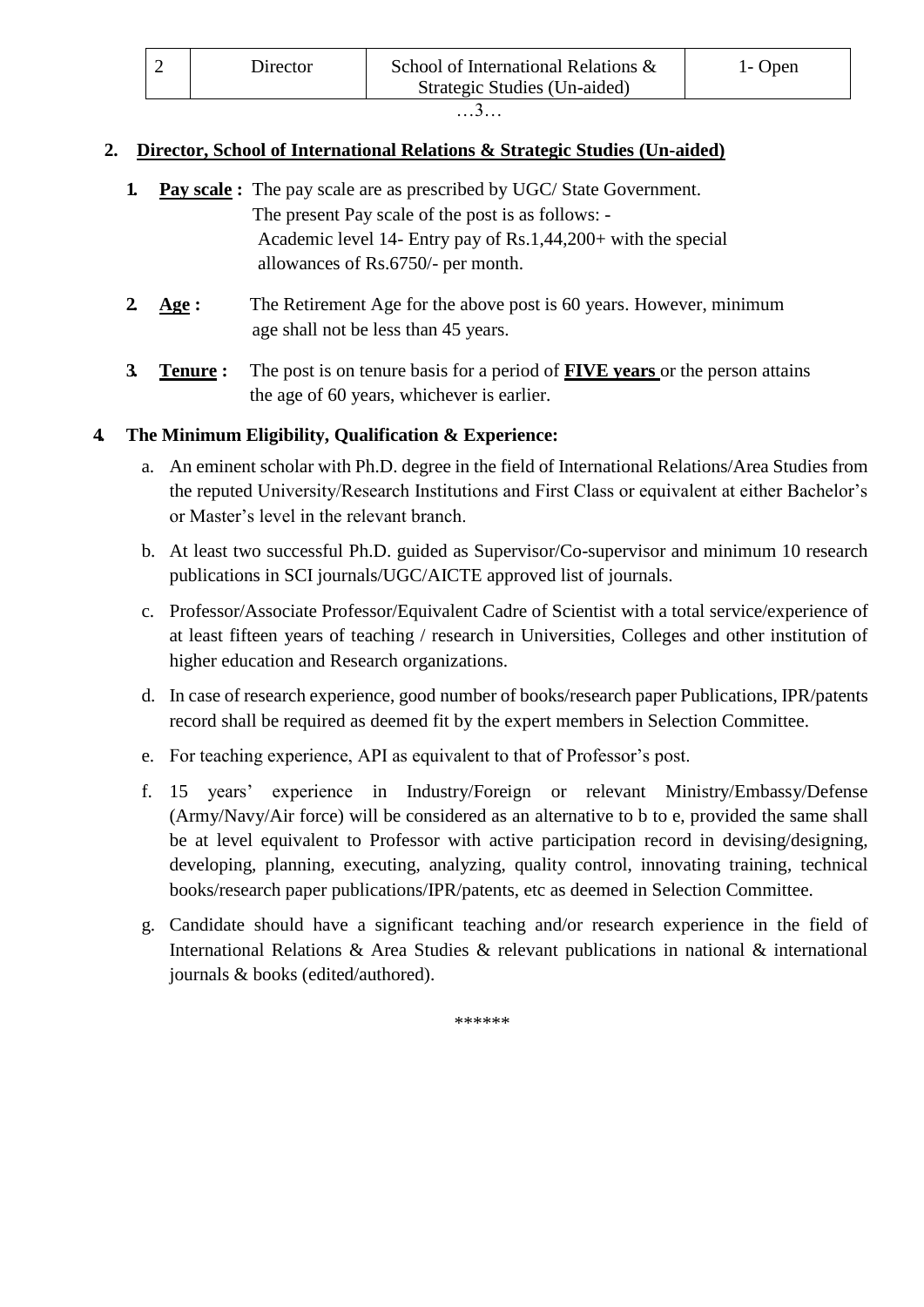| Director | Centre of Excellence in Maritime | 1 - Open |
|----------|----------------------------------|----------|
|          | Studies (Un-aided)               |          |

# **3. Director, Centre of Excellence in Maritime Studies (Un-aided)**

|    | Pay scale : | The pay scale are as prescribed by UGC/AICTE/State Government.<br>The present Pay scale of the post is as follows: -<br>Academic level 14- Entry pay of Rs.1,44,200+ with the special<br>allowances of Rs.6750/- per month. |
|----|-------------|-----------------------------------------------------------------------------------------------------------------------------------------------------------------------------------------------------------------------------|
|    | Age :       | The Retirement Age for the above post is 60 years. However,<br>minimum age shall not be less than 45 years.                                                                                                                 |
| 3. | Tenure:     | The post is on Tenure basis for the period of <b>FIVE</b> years or the<br>person attains the age of 60 years, whichever is earlier.                                                                                         |

#### **4. The minimum Eligibility Qualifications & Experience**

- a. An eminent scholar with Ph.D. degree in the field of Maritime Studies (Oceanography, Maritime Strategy, Maritime/Naval Defense, Hydrography, Maritime History, Maritime Sciences, Coastal and Marine Geography, Marine Engineering, Maritime Commerce and Logistics, Maritime Law and allied fields etc) from the reputed University/Research Institutions and First Class or equivalent at either Bachelor's or Master's level in the relevant branch.
- b. At least two successful Ph.D. guided as Supervisor/Co-supervisor and minimum 10 research publications in SCI journals/UGC/AICTE approved list of journals.
- c. Professor/Associate Professor/Equivalence Scientist Grade with a total service/ experience of at least fifteen years of teaching /research in Universities, Colleges and other institution of higher education and Research Organizations.
- d. In case of research experience, good number of books/research paper Publications IPR/patents record shall be required as deemed fit by the expert members in Selection Committee.
- e. For Teaching experience, API as equivalent to that of Professor's post.
- f. 15 years' experience in Maritime Industries/ relevant Ministry (e.g. Shipping Co-operation of India/Ministry of Shipping) Merchant Navy/Defense (Army/Navy/Air force) will be considered as an alternative to 'b' to 'e', provided the same shall be at level equivalent to Professor with active participation record in devising/designing, developing, planning, executing, analyzing, quality control, innovative training, technical books / research paper publications/ IPR/ patents, etc. as deemed in Selection Committee.
- g. Candidate should have a significant teaching and/or research experience in the field of Maritime Studies  $\&$  relevant publications in national  $\&$  international journals  $\&$  books (edited/authored).

**\*\*\*\*\***